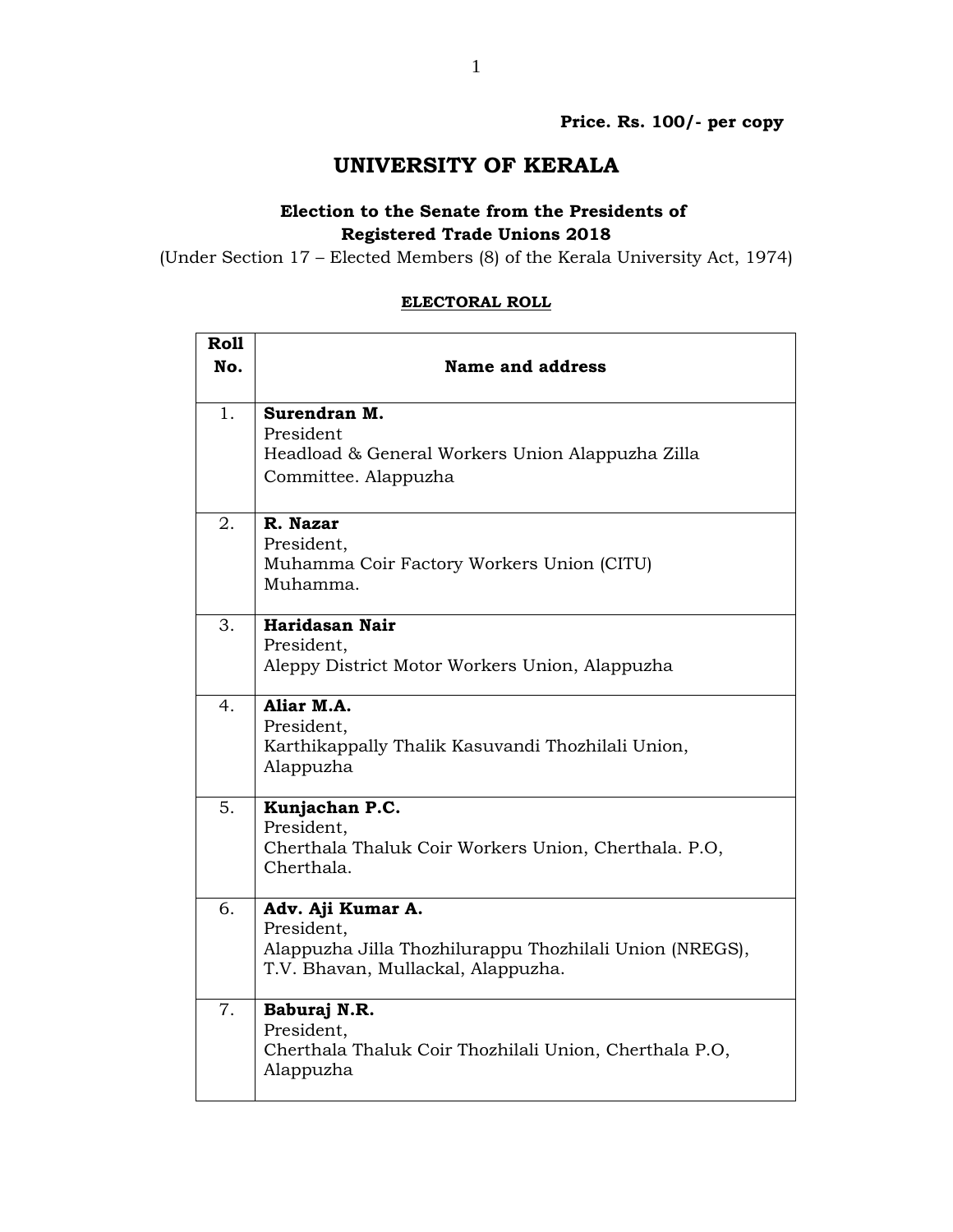| 8.  | Rajumon U.<br>President,<br>Alappuzha Jilla Matsya Samskarana VipananaThozhilali<br>Union, CITU Bhavan, Mullackal, Alappuzha.     |
|-----|-----------------------------------------------------------------------------------------------------------------------------------|
| 9.  | V.S. Mani<br>President<br>Alleppy Coir Factory Thozhilali Union, North of Zilla Court,<br>Thathampally.P.O, Alappuzha.            |
| 10. | Devakumar T.K.<br>President,<br>Karthikappally Thaluk Coir Workers Union,<br>Kandallur, Pattoli Market.P.O.                       |
| 11. | Prasad. R<br>President,<br>Alappuzha Jilla Kadalora Kayalora Matsya Thozhilali Union,<br>C.K.Bhavan, Zilla Court Ward, Alappuzha. |
| 12. | Sarala N.<br>Alappuzha Jilla Anganavadi Workers and Helpers Association,<br>CITU District Committee Office, Alappuzha.            |
| 13. | N. Rajagopal<br>President, Construction & General Mazdoor Sangh,<br>B.M.S Office, Alappuzha.                                      |
| 14. | <b>B. Rajasekharan</b><br>President, Alleppey District Motor & Engineering Masdoor<br>Sangh, B.M.S Office, Alappuzha.             |
| 15. | Janardhanan<br>President,<br>All Kerala Marbles & Tiles Workers Association<br>(Reg. No. $03/04/2008$ )                           |
| 16. | <b>Deleted</b>                                                                                                                    |
| 17. | Adv. S. Sujatha<br>President,<br>Mavelikkara Thalik Kasuvandi Thozhilali Council (CITU).                                          |
| 18. | C.K. Sadasivan<br>President,<br>Kerala House Boat & Resort Workers Union (CITU)                                                   |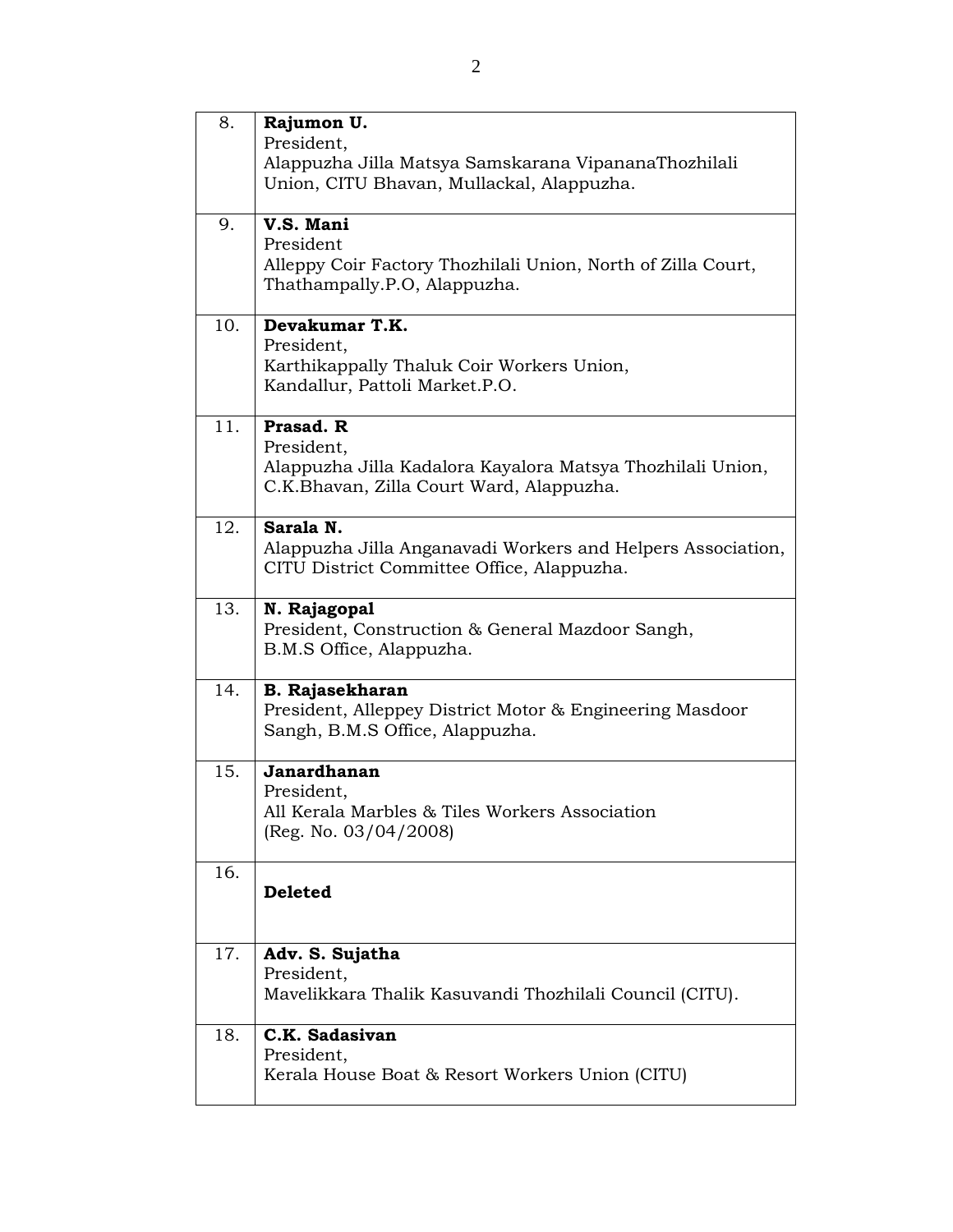| 19. | R. Unnikrishna Pillai                                    |
|-----|----------------------------------------------------------|
|     | President,                                               |
|     | Adoor Taluk Cashew Workers Union,                        |
|     | C.I.T.U Office, C.I.T.U, Adoor. "Aanakkottu Vazhuvelil,  |
|     | Konnamankara, Adoor.                                     |
|     |                                                          |
| 20. | G. Gopinathan Nair                                       |
|     | President,                                               |
|     | Pathanamthitta District Forest (Depot) Loading & General |
|     | Workers Union (INTUC).                                   |
| 21. | Prof. G Purushothaman                                    |
|     | President,                                               |
|     | Travancore CochiKasuvandi Thozhilali Council,            |
|     | Killikollur, Kollam                                      |
|     |                                                          |
| 22. | Adv. Sreekumar S.                                        |
|     | President,                                               |
|     | South Indian Cashew Workers Congress                     |
|     | Room No. 2, Kattil Building, Near KSRTC Bus station,     |
|     | Sasthamcotta, Kollam                                     |
| 23. | G. Babu                                                  |
|     | President,                                               |
|     | Mughathala Kasuvandi Thozhilali Council,                 |
|     | A.I.T.U.C Office, Mughathala,                            |
|     | Decent Junction. P.O. Kollam.                            |
|     |                                                          |
| 24. | Adv. Raveendran Nair                                     |
|     | President,                                               |
|     | Kollam Jilla Loading and Unloading Workers Union,        |
|     | C.I.T.U Office, Mukkada Bazar, Kollam-1                  |
| 25. | K.Subhagan                                               |
|     | President,                                               |
|     | Kollam Thaluk Kasuvandi Workers Union,                   |
|     | C.I.T.U Bhavan, Kollam-13.                               |
|     |                                                          |
| 26. | K.P. Kurup                                               |
|     | President,                                               |
|     | Kollam Jilla Coir Workers Union,                         |
|     |                                                          |
|     | CITU Bhavan, High School Junction, Kollam-13.            |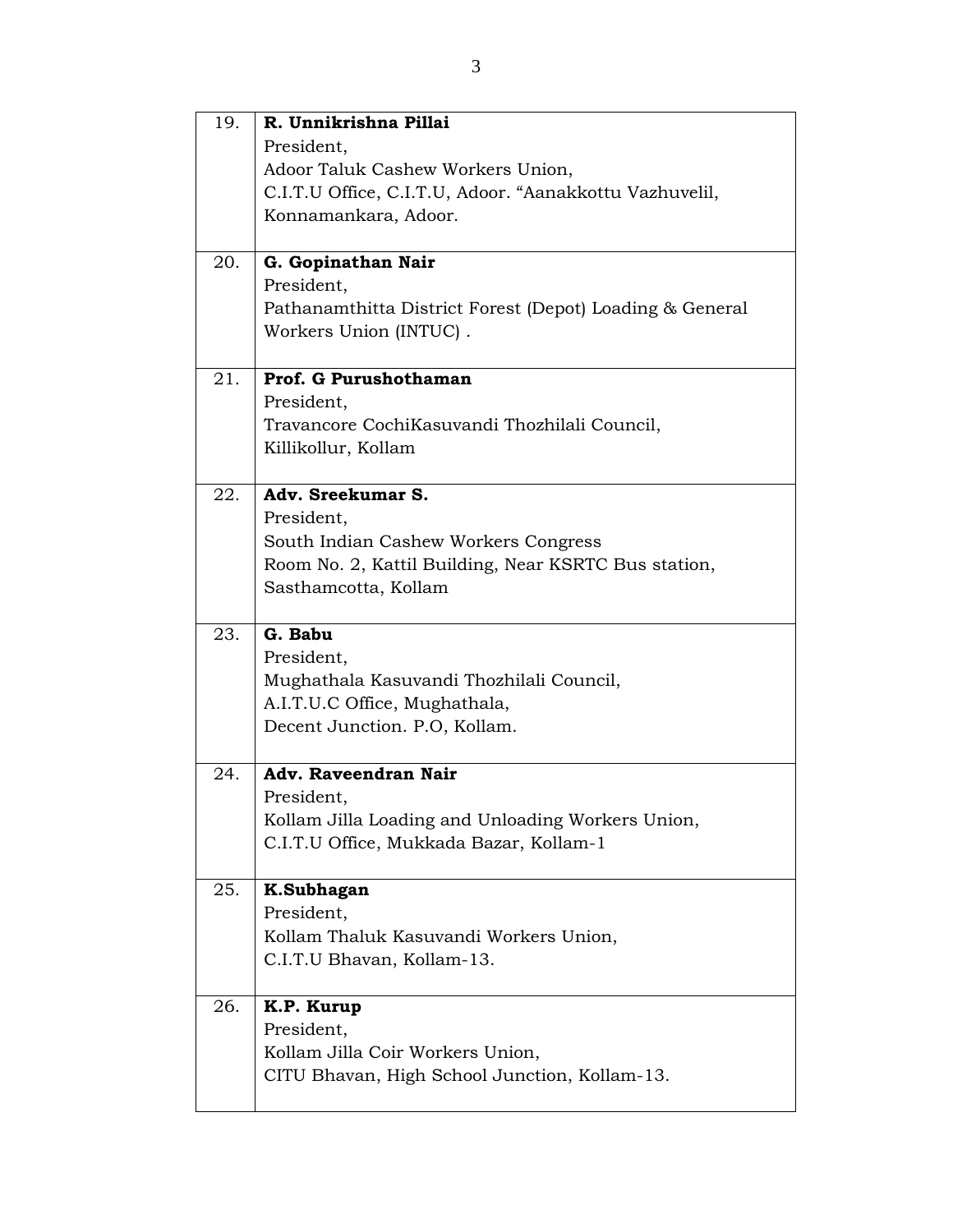| 27. | V. Reghunathan                                            |
|-----|-----------------------------------------------------------|
|     | President,                                                |
|     | Kollam Jilla Kettida Nirmana Thozhilali Union,            |
|     | CITU Bhavan, High School Junction, Kollam-13.             |
| 28. | R. Sahadevan                                              |
|     | President,                                                |
|     | Kottarakkara Thaluk Cashew Workers Union,                 |
|     | C.P.I.(M) Office, Kottarakkara.                           |
| 29. | K.G. Anil Kumar                                           |
|     | President,                                                |
|     | Bharathiya Headload & General Workers Union,              |
|     | Mazdoor Bhavan, BMS Office, Chinnakada, Kollam.           |
| 30. | Raveendran                                                |
|     | President,                                                |
|     | Karunagappally Thaluk Welding & Well Construction Workers |
|     | Union, CPI (M) Office, Karunagappally.                    |
| 31. | P.M. Somarajan                                            |
|     | President,                                                |
|     | Kunnathoor Thaluk Building & General Construction         |
|     | Workers Union, P.R. Bhavan, Bharanikkavu,                 |
|     | Sasthamcottah. P.O, Kollam-690521.                        |
| 32. | N. Gopalakrishnan                                         |
|     | President,                                                |
|     | Kerala State Kasuvandi Vyavasaya Mazdoor Sangh            |
|     | Mazdoor Bhavan, BMS Office, Chinnakada, Kollam.           |
| 33. | <b>Nellivila Varghese</b>                                 |
|     | President,                                                |
|     | National Artisans & Skilled Workers Congress,             |
|     | Poovattur West, Mavady P.O. Puthur-691 507.               |
| 34. | V. Divakaran                                              |
|     | President,                                                |
|     | Karunagappally Thaluk Drivers Union,                      |
|     | N.S. Smarakam, Karunagappally.                            |
|     |                                                           |
|     |                                                           |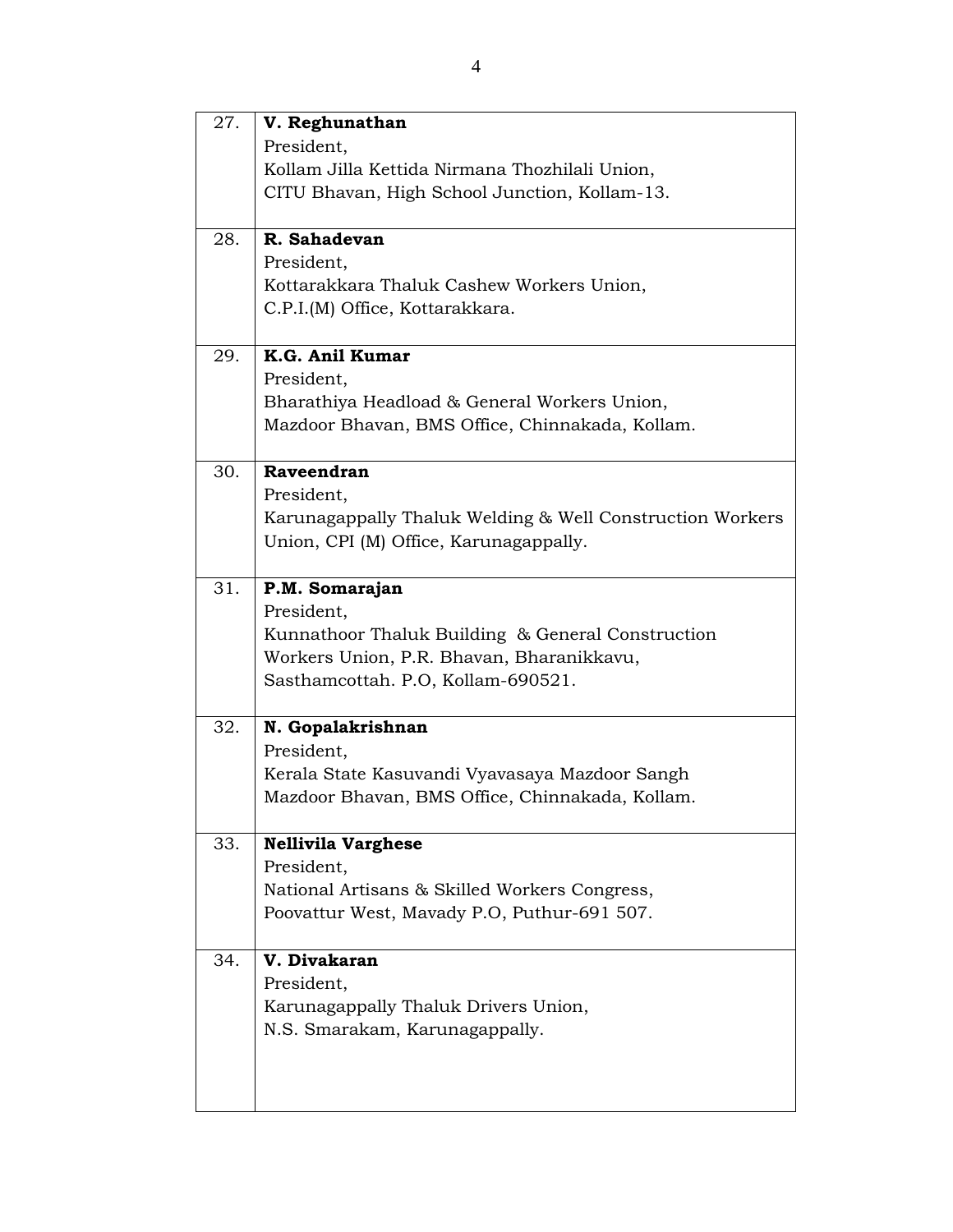| 35. | K.S. George                                           |
|-----|-------------------------------------------------------|
|     | President,                                            |
|     | Kerala Constuction Workers Congress                   |
|     | Thekkeppatt Building, Kundara. P.O., Kollam.          |
| 36. | P. Baburaj                                            |
|     | President,                                            |
|     | Kollam Jilla Nirmana Thozhilali Sangh,                |
|     | B.M.S. Office, Masdoor Bhavan, Chinnakkada, Kollam.   |
| 37. | S. Sivan Pillai                                       |
|     | President,                                            |
|     | Kunnathoor Thaluk Construction Workers Union,         |
|     | P. Krishnapilla Bhavan, Poruvazhy.P.O, Bharanikkavu,  |
|     | Kollam.                                               |
| 38. | Adv. G. Muralieedharan                                |
|     | President,                                            |
|     | Kollam Jilla Lottery Agent and Sellers Union,         |
|     | C.I.T.U Bhavan, High School Junction, Kollam-13.      |
| 39. | <b>Sharafuddin Musaliar</b>                           |
|     | President,                                            |
|     | Kollam Jilla Matsya Anubandha Thozhilali Union,       |
|     | C.I.T.U Bhavan, High School Junction, Kollam-13.      |
| 40. | <b>Babu Amma Veedu</b>                                |
|     | President,                                            |
|     | Thayyal Thozhilai Congress,                           |
|     | Alfiya Complex, Karunagappalli                        |
| 41. | Lisy Rajendran                                        |
|     | President,                                            |
|     | Kollam Jilla Tailors Mazdoor Sangh.                   |
|     | B.M.S. Office, Masdoor Bhavan, Chinnakkada, Kollam.   |
| 42. | Adv. Ayisha Potti                                     |
|     | President,                                            |
|     | Kollam Jilla Anganvadi Workers & Helpers Association  |
|     | CITU Jilla Committee Office, CITU Bhavan, High School |
|     | Junction, Kollam-13.                                  |
|     |                                                       |
|     |                                                       |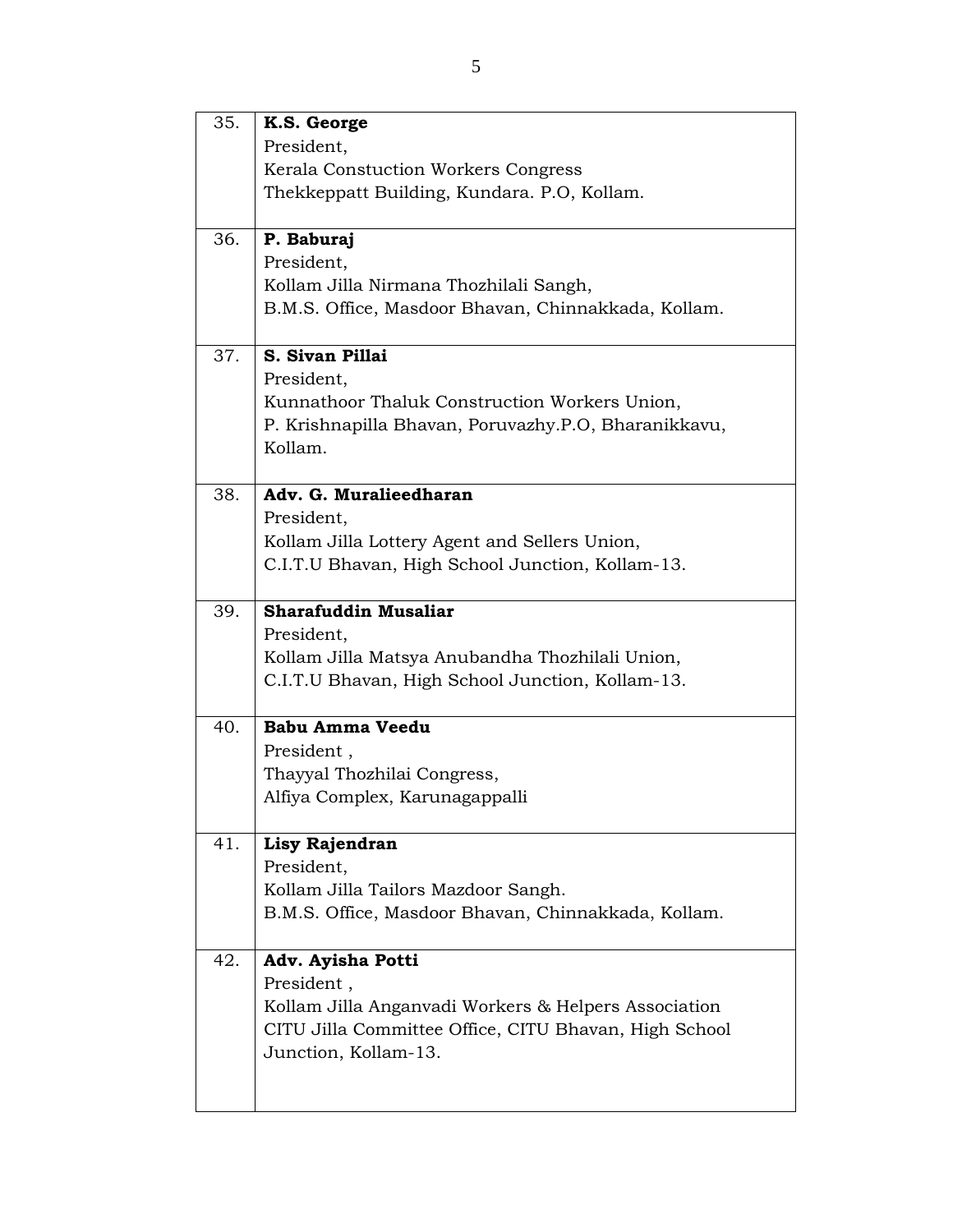| 43. | Adv. Gopu Krishnan C.G.                               |                                                                                                      |  |
|-----|-------------------------------------------------------|------------------------------------------------------------------------------------------------------|--|
|     | President,                                            |                                                                                                      |  |
|     | Kallada Mandalam Kasuvandi Thozhilali Council,        |                                                                                                      |  |
|     | A.I.T.U.C Office, Chittumala, East Kallada.P.O,       |                                                                                                      |  |
|     |                                                       |                                                                                                      |  |
| 44. | R. Gopalakrishnan Nair                                |                                                                                                      |  |
|     | Presidnt,                                             |                                                                                                      |  |
|     |                                                       | Kollam District Goods Transport Workers Union,                                                       |  |
|     |                                                       | C.I.T.U Bhavan, High School Junction, Kollam-13.                                                     |  |
|     |                                                       |                                                                                                      |  |
| 45. | K. Sethumadhavan                                      |                                                                                                      |  |
|     | President,                                            |                                                                                                      |  |
|     |                                                       | Kollam Jilla Shops & Establishment Workers Union<br>C.I.T.U Bhavan, High School Junction, Kollam-13. |  |
|     |                                                       |                                                                                                      |  |
| 46. | S.K. Suresh                                           |                                                                                                      |  |
|     | President,                                            |                                                                                                      |  |
|     |                                                       | Quilon District Private Motor Engineering Mazdoor Sangh                                              |  |
|     |                                                       | B.M.S. Office, Masdoor Bhavan, Chinnakkada, Kollam.                                                  |  |
|     |                                                       |                                                                                                      |  |
| 47. | Ad. S. Venugopal                                      |                                                                                                      |  |
|     | President,                                            |                                                                                                      |  |
|     | Kollam Jilla N.R.E.G.S. Workers Association           |                                                                                                      |  |
|     | A.I.T.U.C Office, Kadappakkada, Kollam.               |                                                                                                      |  |
| 48. | Adv. N. Sivakumar                                     |                                                                                                      |  |
|     | President,                                            |                                                                                                      |  |
|     | Vanijya Vyavasaya Mazdoor Sangh.                      |                                                                                                      |  |
|     | Masdoor Bhavan, B.M.S. Office, Chinnakkada, Kollam 1. |                                                                                                      |  |
|     |                                                       |                                                                                                      |  |
| 49. |                                                       |                                                                                                      |  |
|     |                                                       | 1. Kollam Jilla Autorickshaw                                                                         |  |
|     | N. Anirudhan                                          | Thozhilali Union.<br>A.I.T.U.C Office,                                                               |  |
|     | President                                             | Kadappakkada, Kollam.                                                                                |  |
|     |                                                       |                                                                                                      |  |
|     |                                                       | 2. Chathannoor                                                                                       |  |
|     |                                                       | Construction                                                                                         |  |
|     |                                                       | Workers Union.                                                                                       |  |
|     |                                                       | A.I.T.U.C Office,<br>Kadappakkada, Kollam.                                                           |  |
|     |                                                       |                                                                                                      |  |
|     |                                                       |                                                                                                      |  |
|     |                                                       |                                                                                                      |  |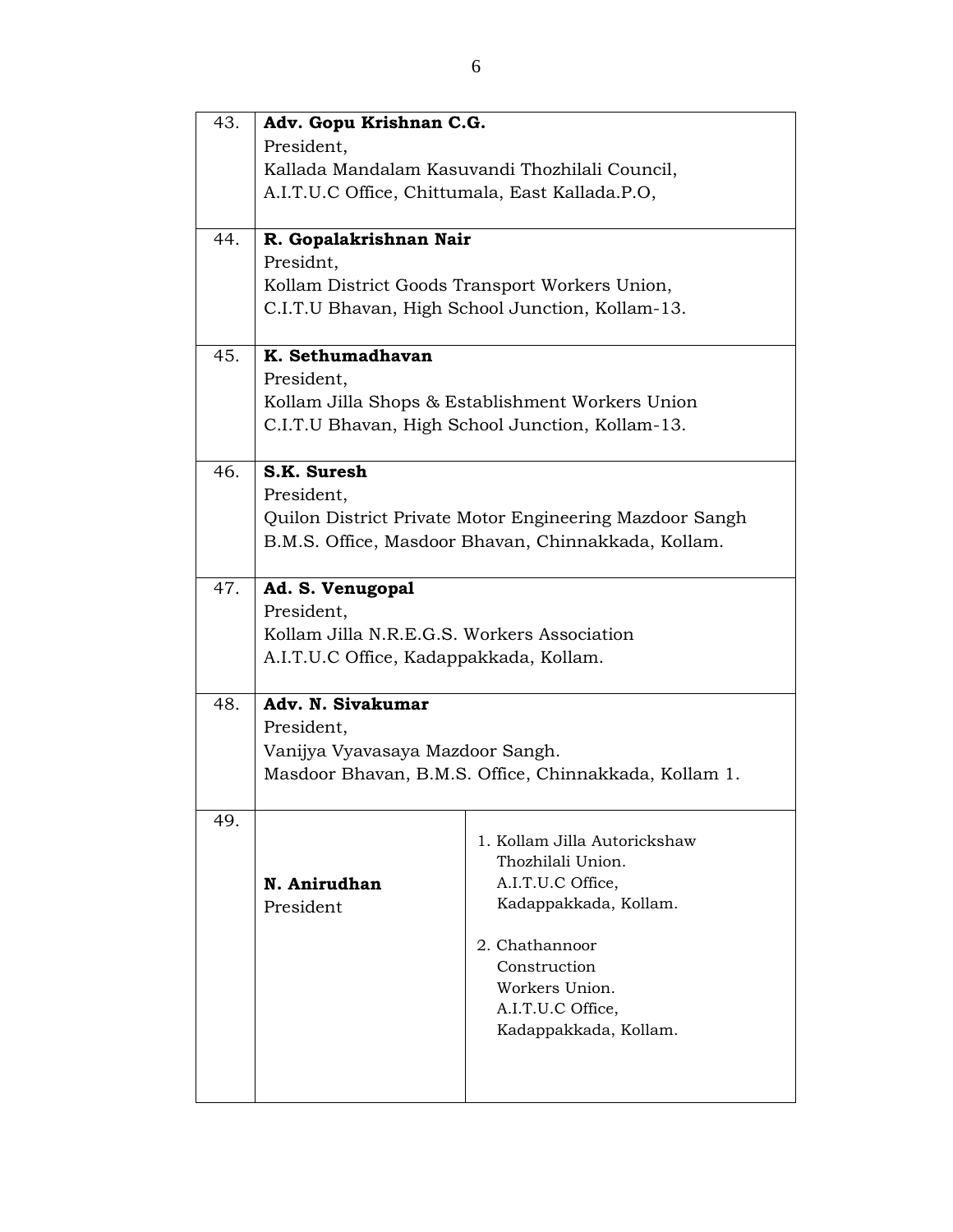| 50. | Vadakkevila Sasi                                                                                                |
|-----|-----------------------------------------------------------------------------------------------------------------|
|     | President,                                                                                                      |
|     | Kerala State Artisans and Skilled Thozhilali Congress,<br>Leela Shelters Flat No. A, Punnen Road, Statue .TVPM. |
|     |                                                                                                                 |
| 51. | $\overline{\mathbf{V}}$ .K. Madhu                                                                               |
|     | President,                                                                                                      |
|     | Trivandrum District Construction Workers Union,                                                                 |
|     | TC 24/443(1), Ragamalika, Sangeeth Nagar, Thycaud P.O.                                                          |
|     | Thiruvananthapuram.                                                                                             |
| 52. | Nandakumar P.                                                                                                   |
|     | President,                                                                                                      |
|     | Kerala State Co-Operative Consumer Federation Workers                                                           |
|     | Association,                                                                                                    |
|     | E. Balanandan Mandiram,                                                                                         |
|     | Gandhinagar, Kadavanthara, Kochi 682020.                                                                        |
|     |                                                                                                                 |
| 53. | Manu Joseph                                                                                                     |
|     | President,                                                                                                      |
|     | The Labour Association of Kerala                                                                                |
|     | Moon House Kalady, Karamana, TVPM.                                                                              |
| 54. | Adv. T. Sarathchandra Prasad                                                                                    |
|     | President,                                                                                                      |
|     | Kerala Kaithary Thozhilaly Congress                                                                             |
|     | Chithira, Vandanoor, Perumpazhuthoor P.O. TVPM.695176                                                           |
| 55. | Koovalashery Prabhakaran                                                                                        |
|     | President,                                                                                                      |
|     | Thiruvananthapuram Jilla Kaithozhil Vidaktha Thozhilaly                                                         |
|     | Congress TJKVTC                                                                                                 |
|     | Suni Prabha, Kollam Vlakam, Koovalashery,                                                                       |
|     | Koovalashery P.O. 695512                                                                                        |
| 56. | P. Karunakaran (MP)                                                                                             |
|     | President,                                                                                                      |
|     | Kerala Water Authority Employees Union (CITU),                                                                  |
|     | TC.25/146(54), Gandari Nagar, TVPM.                                                                             |
|     |                                                                                                                 |
| 57. | V.S. Shivakumar (MLA)                                                                                           |
|     | President,                                                                                                      |
|     | Kerala State Transport Drivers Union,,                                                                          |
|     | TC 24/36, Pazhavangadi, fort, TVPM                                                                              |
|     |                                                                                                                 |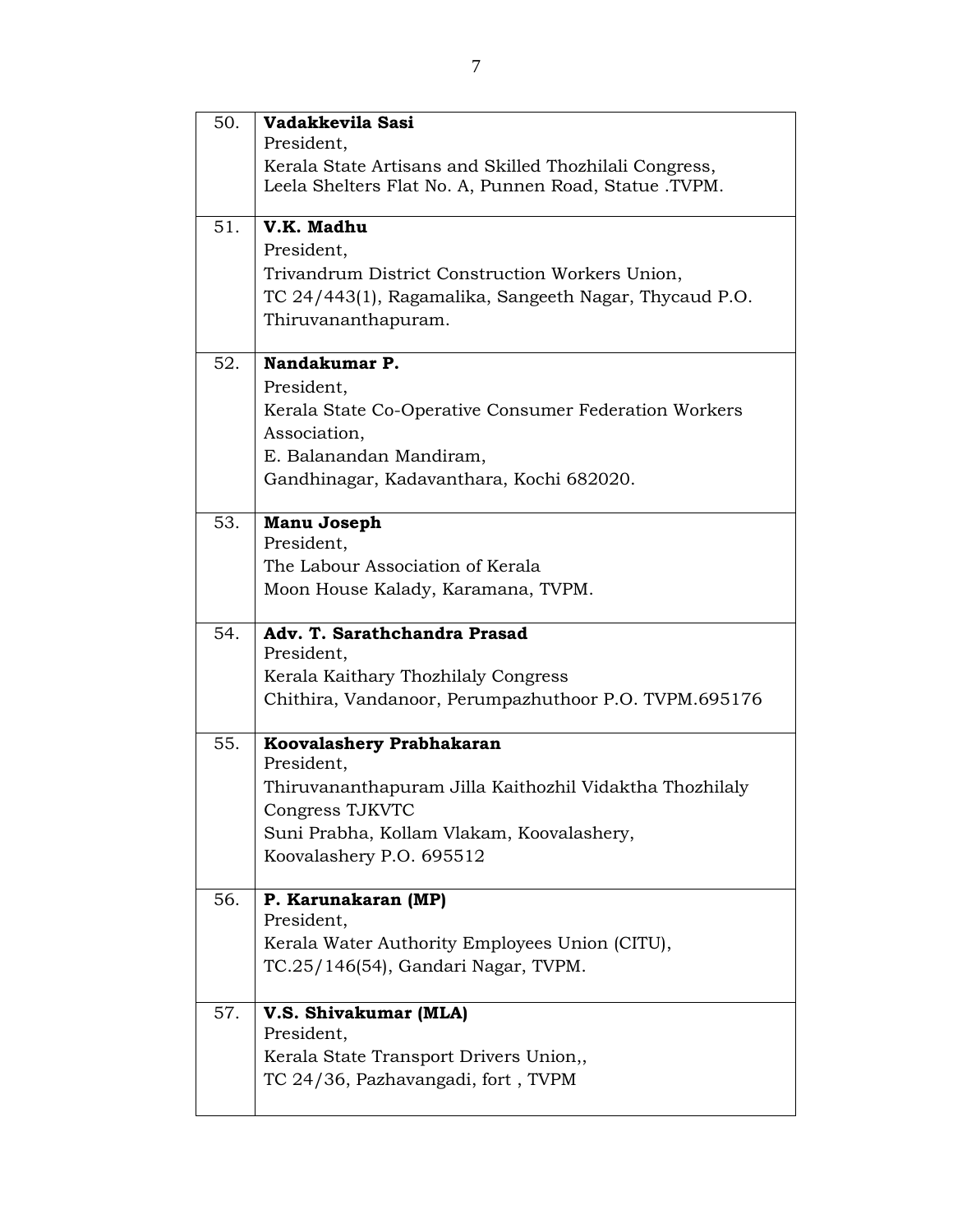| 58. | Adv. T. Sarathchandra Prasad                         |
|-----|------------------------------------------------------|
|     | President,                                           |
|     | Thiruvananthapuram Jilla Kettida Nirmana Thozhilali  |
|     | Congress.                                            |
|     | State Committee Office, Leela Shelters,              |
|     | Punnam Road, Statue, TVPM.                           |
|     |                                                      |
| 59. | K.P. Dhanapalan (EX. MP)                             |
|     | President,                                           |
|     | United Democratic Electricity Employees front        |
|     | V.P. Marakkar Smaraka Mandiram, Ambuja Vilasam Road, |
|     | <b>TVPM 695001</b>                                   |
|     |                                                      |
| 60. | Sasidharakurup                                       |
|     | President,                                           |
|     | Thiruvananthapuram District Estate Employees Union,  |
|     | C.P.I (M) Area Committee Office,                     |
|     | East Bungalow, Nedumangad. P.O.                      |
|     |                                                      |
| 61. | V. Sivankutty                                        |
|     | Skilled Workers Union (CITU)                         |
|     | T.C 21/731, Nedunkavu, Karamana P.O                  |
|     | Thiruvananthapuram                                   |
|     |                                                      |
| 62. | R. Subhash                                           |
|     | President,                                           |
|     | Travancore Coir Thozhilali Union,                    |
|     | Pandakasala, Chirayinkeezhu.                         |
|     |                                                      |
| 63. | R. Appu                                              |
|     | President,                                           |
|     | National Trade Union(I.N.T.U.C)                      |
|     | T.C.37/170, Virakupura, Fort P.O.TVPM.               |
|     |                                                      |
| 64. | <b>K.K Ragesh (MP)</b>                               |
|     | Prsident,                                            |
|     | BSNL Casnal Contract Labours Union, PS T House,      |
|     | Pulimoodu P.O., Thiruvananthapuram.                  |
|     |                                                      |
| 65. | <b>Charupara Ravi</b>                                |
|     | President,                                           |
|     | Janatha Construction Workers Union                   |
|     | JP Bhavan, Palayam, TVPM - 34                        |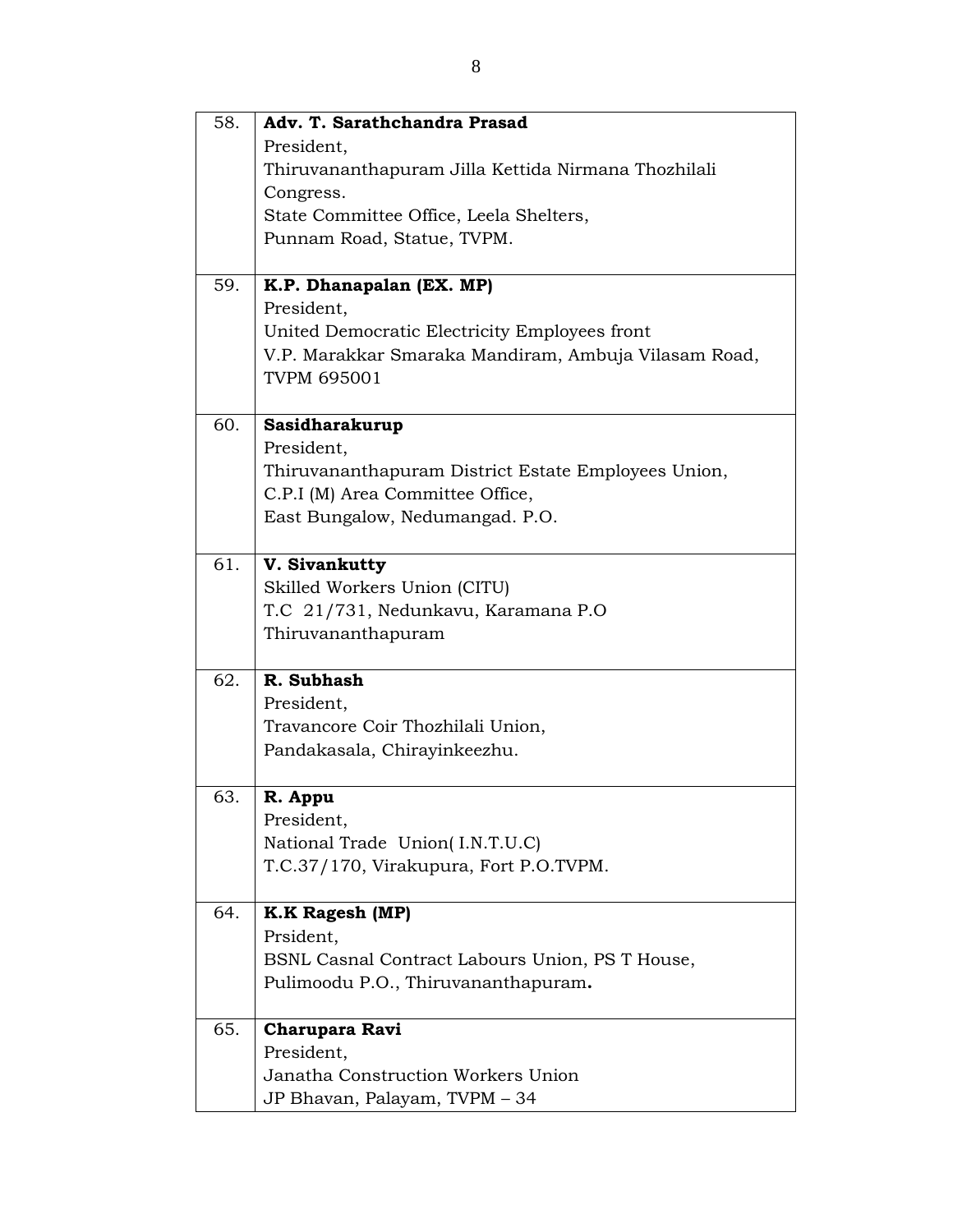| 66. | Rajendra Kumar                                           |                                                                                                                  |  |
|-----|----------------------------------------------------------|------------------------------------------------------------------------------------------------------------------|--|
|     | President,                                               |                                                                                                                  |  |
|     | Thiruvananthapuram Jilla Lottery Agents & Sellers Union. |                                                                                                                  |  |
|     | (C.I.T.U)                                                |                                                                                                                  |  |
|     | C.I.T.U. District Committee Office,                      |                                                                                                                  |  |
|     | Chirakulam, GPO, Thiruvananthapuram.                     |                                                                                                                  |  |
|     |                                                          |                                                                                                                  |  |
| 67. |                                                          | 1. Kerala State Transport Workers Union<br>S. Varadharajan Nair Smaraka Mandiram,<br>Manjalikkulam Road, TVPM-1. |  |
|     | <b>Thampanoor Ravi</b>                                   |                                                                                                                  |  |
|     | President,                                               | 2. Transport Democratic Federation                                                                               |  |
|     |                                                          | S. Varadharajan Nair Smaraka Mandiram,<br>Manjalikkulam Road, TVPM-1.                                            |  |
|     |                                                          | 3. Kerala Water Authority                                                                                        |  |
|     |                                                          | Staff Association - INTUC                                                                                        |  |
|     |                                                          | State Committee Office TC 14/1457(11)<br>Thycaud P.O., Bakery Junction, TVPM.                                    |  |
|     |                                                          |                                                                                                                  |  |
| 68. | <b>Basudev Acharya (EX- MP)</b>                          |                                                                                                                  |  |
|     |                                                          | LIC Agents organization Of India, T.C 14/2099, Baker                                                             |  |
|     |                                                          | Building, 3 <sup>rd</sup> Floor, Baker Road, Palayam, University P.O.                                            |  |
|     | TVPM-34.                                                 |                                                                                                                  |  |
|     |                                                          |                                                                                                                  |  |
| 69. | N. Dasan Nadar                                           |                                                                                                                  |  |
|     | President,                                               |                                                                                                                  |  |
|     |                                                          | Kerala Tailoring and Artisans Skilled Workers Union,                                                             |  |
|     |                                                          | Thyvila Lane, Manjalikkulam Road, Thampanoor, P.O. TVPM.                                                         |  |
|     |                                                          |                                                                                                                  |  |
| 70. | Adv. S.A. Rahim                                          |                                                                                                                  |  |
|     | President,                                               |                                                                                                                  |  |
|     |                                                          | Thiruvananthapuram Jilla Kettida Thozhilali Union.                                                               |  |
|     |                                                          | Thyvila Lane, Manjalikkulam Road, Thampanoor, P.O. TVPM                                                          |  |
|     |                                                          |                                                                                                                  |  |
|     |                                                          |                                                                                                                  |  |
| 71. | Av. A. Sampath                                           |                                                                                                                  |  |
|     | President,                                               |                                                                                                                  |  |
|     |                                                          | Thiruvananthapuram District Quarry & Other construction                                                          |  |
|     | Workers Union                                            |                                                                                                                  |  |
|     | C.I.T.U. District Committee Office,                      |                                                                                                                  |  |
|     | Chirakulam, GPO, Thiruvananthapuram.                     |                                                                                                                  |  |
|     |                                                          |                                                                                                                  |  |
|     |                                                          |                                                                                                                  |  |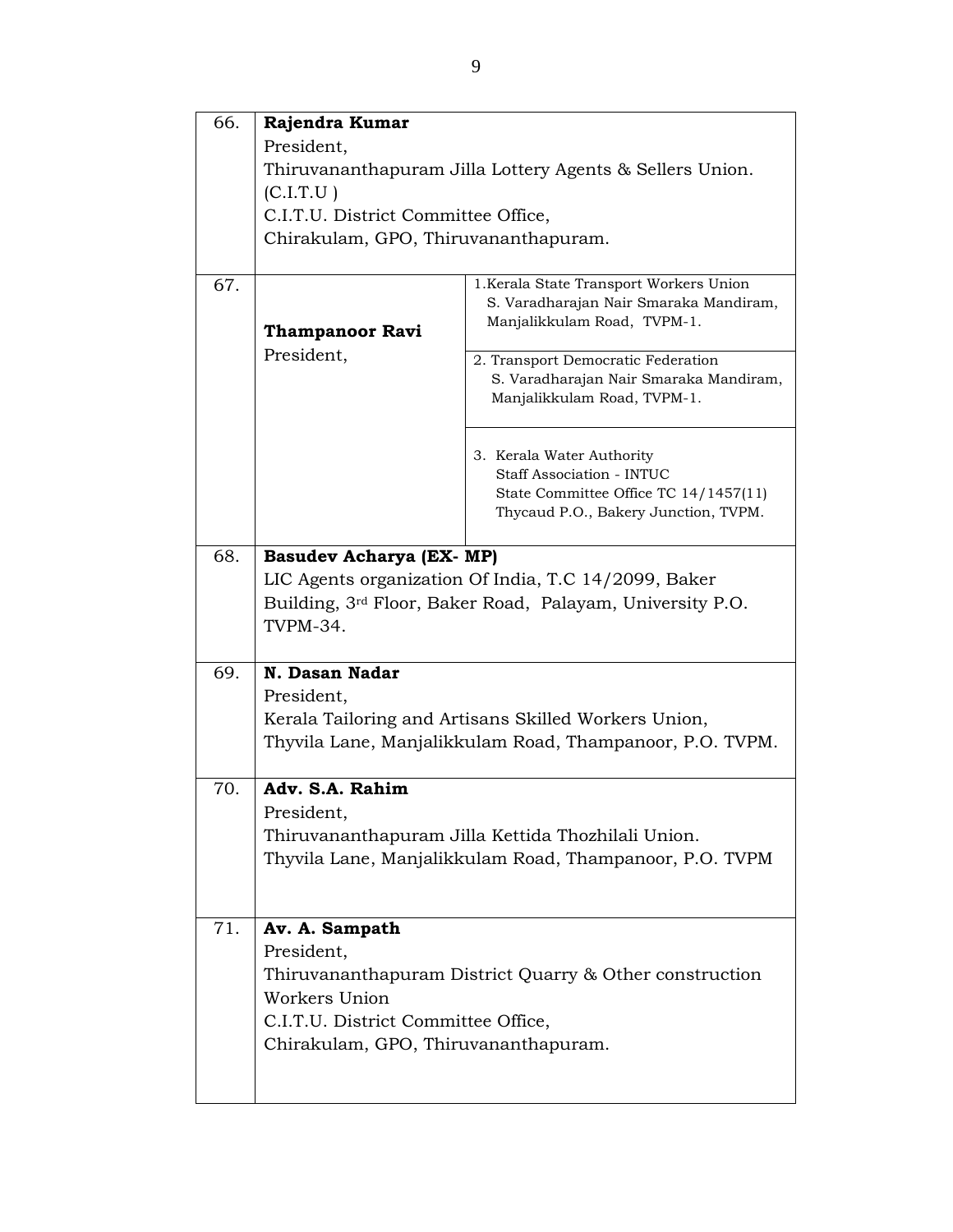| 72. | Raman Chennikara                                                                      |
|-----|---------------------------------------------------------------------------------------|
|     | President                                                                             |
|     | Kerala State, Tailors Association, T.C/14/2292,                                       |
|     | Palayam, Thiruvananthapurm                                                            |
| 73. | Vaikom Viswan                                                                         |
|     | President,                                                                            |
|     | Kerala State Road Transport Employees Association, (CITU)                             |
|     | TV 17/1724, Ayikodan Memorial Building.<br>Manjalikkulam Road, TVPM-1                 |
|     |                                                                                       |
| 74. | <b>Adv. Babu P Pothencode</b>                                                         |
|     | President,                                                                            |
|     | Kerala State Embroidery workers union,                                                |
|     | Aswany Nivas, Nalloorvattom, Plamootukoodu P.O.                                       |
|     | TVPM-695122.                                                                          |
| 75. | <b>Marayamuttam Sathyadas</b>                                                         |
|     | President,                                                                            |
|     | Democratic Karshaka Thozhilaly Union<br>P.P/ 134, Marayamuttom P.O., TVPM 695124.     |
|     |                                                                                       |
| 76. | A. N. Rajan                                                                           |
|     | President,                                                                            |
|     | Kerala Electricity Workers Union,                                                     |
|     | J. Chithranjan Smarakam, W&C Hospital Road,                                           |
|     | Thycaud, P.O.TVPM 695124.                                                             |
| 77. | <b>Meenankal Kumar</b>                                                                |
|     | President,                                                                            |
|     | Thiruvananthapuram Jilla NREG Workers Union<br>AITUC Office coder line, Statue, TVPM. |
|     |                                                                                       |
| 78. | <b>Deleted</b>                                                                        |
|     |                                                                                       |
|     |                                                                                       |
| 79. | <b>Deleted</b>                                                                        |
|     |                                                                                       |
| 80. | C. Babukuttan                                                                         |
|     | Thiruvananthapuram Jilla Motor & Engineering Manzdoor                                 |
|     | Sangam                                                                                |
|     | Mazdoor Bhavan, BMS District Office, Thaliyal Road,                                   |
|     | Karamana P.O., TVPM.                                                                  |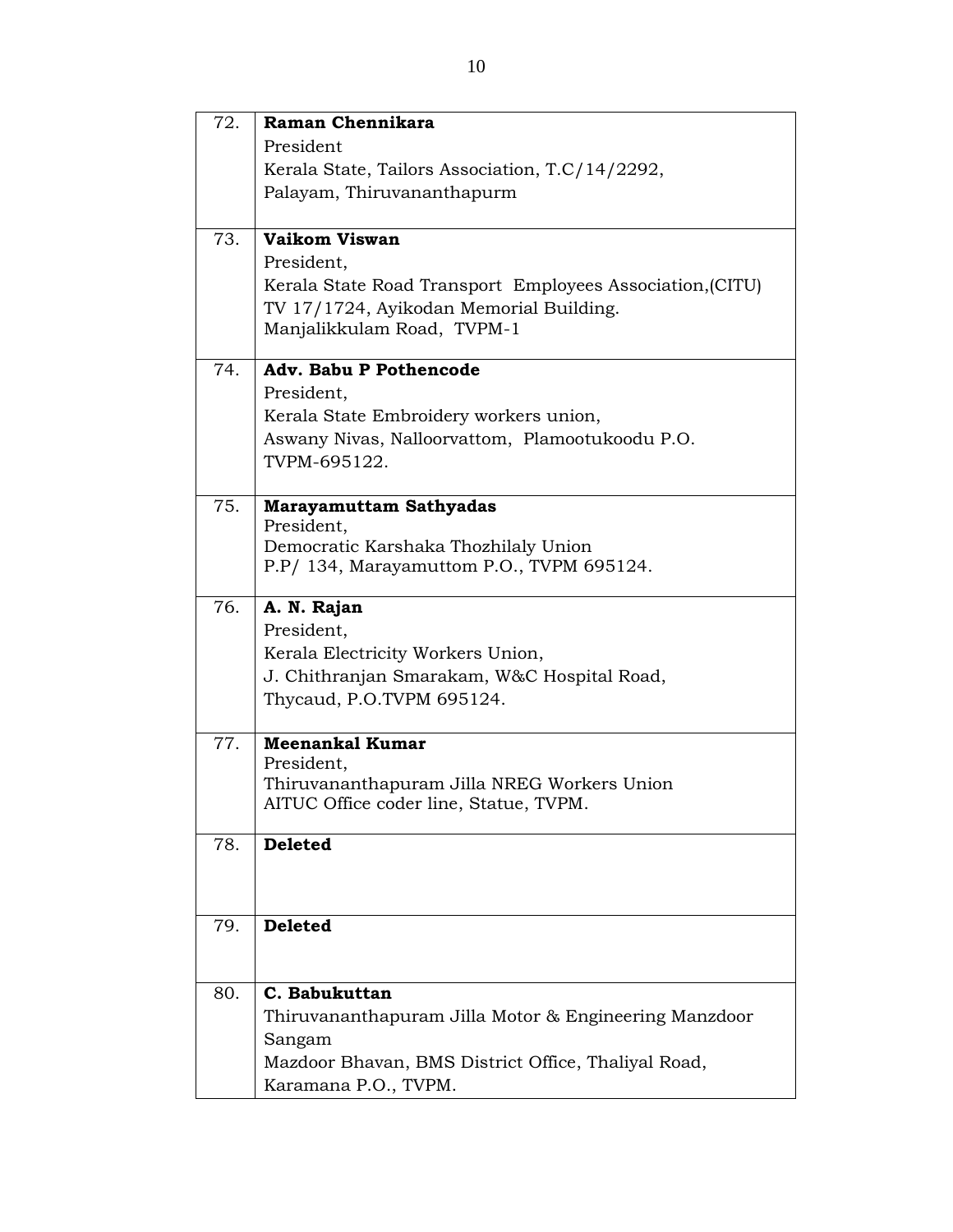| 81. | M. Sivakumar                                          |
|-----|-------------------------------------------------------|
|     | President,                                            |
|     | Transport Workers Co-Ordination Council,              |
|     | T.C.No.25/1415, 81/1937 T.V. Smarakam,                |
|     | S.S. Kovil Road, Thampanorr, TVPM.                    |
|     |                                                       |
| 82. | K. Manoj Kumar,                                       |
|     | President,                                            |
|     | General Mazdoor Sangh,                                |
|     | Mazdoor Bhavan, BMS District Office, Thaliyal Road,   |
|     | Karamana P.O., TVPM.                                  |
|     |                                                       |
| 83. | G.S. Jayalal (MLA)                                    |
|     | President,                                            |
|     | All Kerala Water Authority Employees Union,           |
|     | TC 25/1415,81/1937 T.V. Smarakam, SS Kovil Road,      |
|     | Thambanoor, TVPM.                                     |
|     |                                                       |
| 84. | A. Madhu                                              |
|     | President,                                            |
|     | Kerala Pradesh Vazhiyorakachavada Mazdoor Sangh.      |
|     | Mazdoor Bhavan, BMS District Office, Thaliyal Road,   |
|     | Karamana P.O., TVPM.                                  |
|     |                                                       |
| 85. | M. Ramani                                             |
|     | President,                                            |
|     | Thiruvananthapuram Jilla Thayyal Masdoor Sangham.     |
|     | Mazdoor Bhavan, BMS District Office, Thaliyal Road,   |
|     | Karamana P.O., TVPM.                                  |
|     |                                                       |
|     |                                                       |
| 86. | C. Jothish Kumar                                      |
|     | President,                                            |
|     | Thiruvananthapuram Kashuvandy Vyasaya Mazdoor Sangham |
|     | Mazdoor Bhavan, BMS District Office, Thaliyal Road,   |
|     | Karamana P.O., TVPM                                   |
| 87. | Saji S Nair                                           |
|     |                                                       |
|     | President,                                            |
|     | Thiruvananthapuram Keettida Nirmana Masdoor Sangham,  |
|     | Mazdoor Bhavan, BMS District Office, Thaliyal Road,   |
|     | Karamana P.O., TVPM.                                  |
|     |                                                       |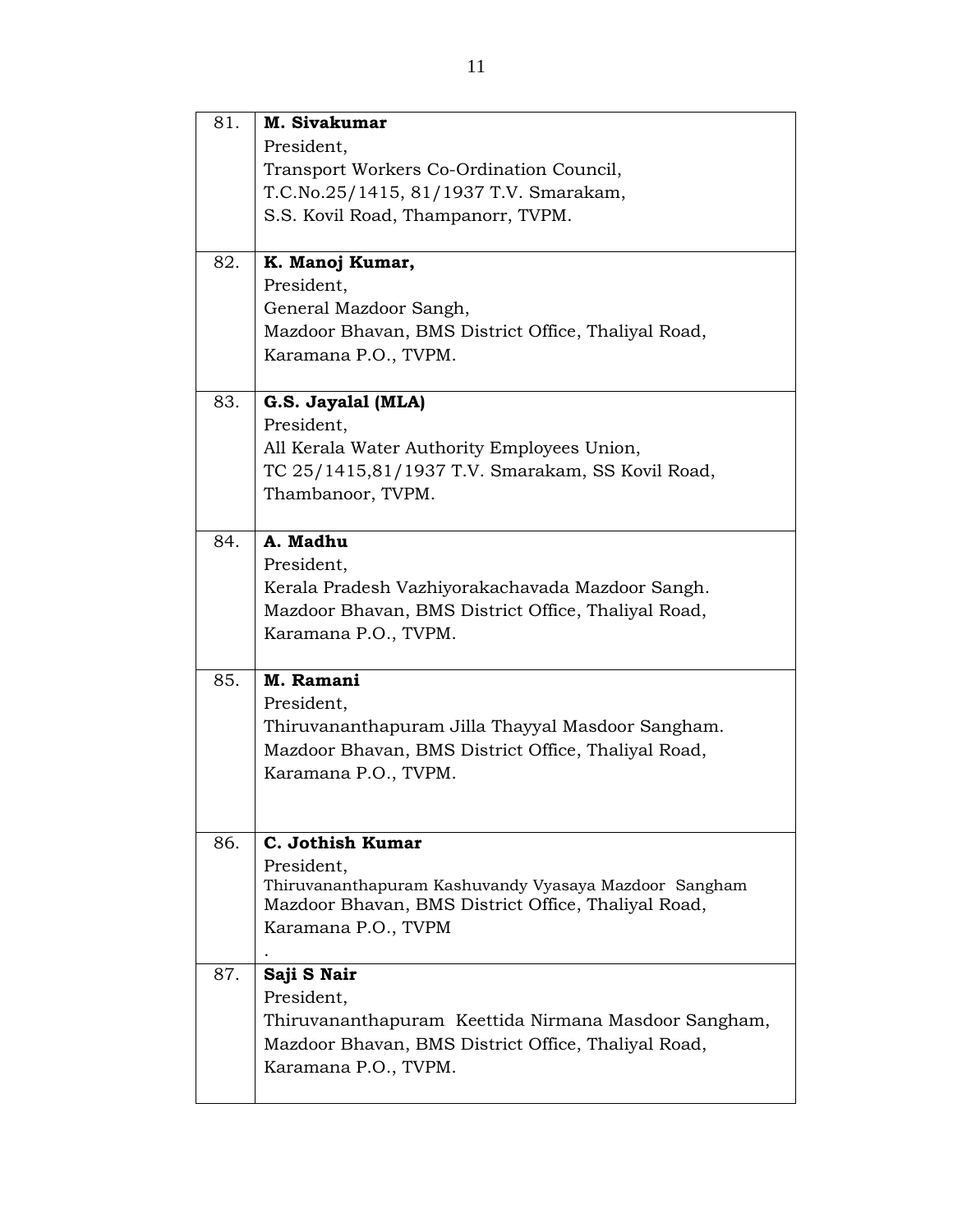| 88. | K.P. Rajendran                                           |
|-----|----------------------------------------------------------|
|     | President.                                               |
|     | Kerala State Transport Employees Union, T.C 25/1415,     |
|     | 81/1937, T.V Smarakam, SS Kovil Rd, Thampanoor           |
|     | T.C.No.25/1415, 81/1937 T.V. Smarakam,                   |
|     | S.S. Kovil Road, Thampanoor, TVPM.                       |
|     |                                                          |
| 89. | A.J. Sukarno                                             |
|     | President,                                               |
|     | Shops & Establishment Employees Union, (CITU)            |
|     | C.I.T.U. District Committee Office,                      |
|     | Chirakkulam Road, G.P.O, TVPM.                           |
|     |                                                          |
| 90. | Jayan Babu                                               |
|     | President,                                               |
|     | Trivandrum District Headload & General Workers Union,    |
|     | C.I.T.U. District Office, Chirakulam, Statue,            |
|     | Thiruvananthapuram.                                      |
| 91. | Reena S.                                                 |
|     |                                                          |
|     | President,                                               |
|     | Self Employed Women Association Union (SEWA),            |
|     | Kuthiravattom Road, Kunninpuram, TVPM 1                  |
| 92. | G.K. Ajith                                               |
|     | President,                                               |
|     | Kerala State Transport Employees Sang,                   |
|     | Mazdoor Bhavan, BMS District Office, Thaliyal Road,      |
|     | Karamana P.O., TVPM.                                     |
|     |                                                          |
| 93. | Padmaja Venugopal                                        |
|     | President,                                               |
|     | Kerala Construction & Building Tailoring General Workers |
|     | Congress                                                 |
|     | K.B. House, Palode, Karumancode, P.O. TVPM.              |
|     |                                                          |
|     |                                                          |
| 94. | J. Udayabhanu                                            |
|     | President,                                               |
|     | Kerala Retail Ration Dealers Association,                |
|     | State Committee Office, City Complex Building,           |
|     | Jacob Junction, TVPM-34.                                 |
|     |                                                          |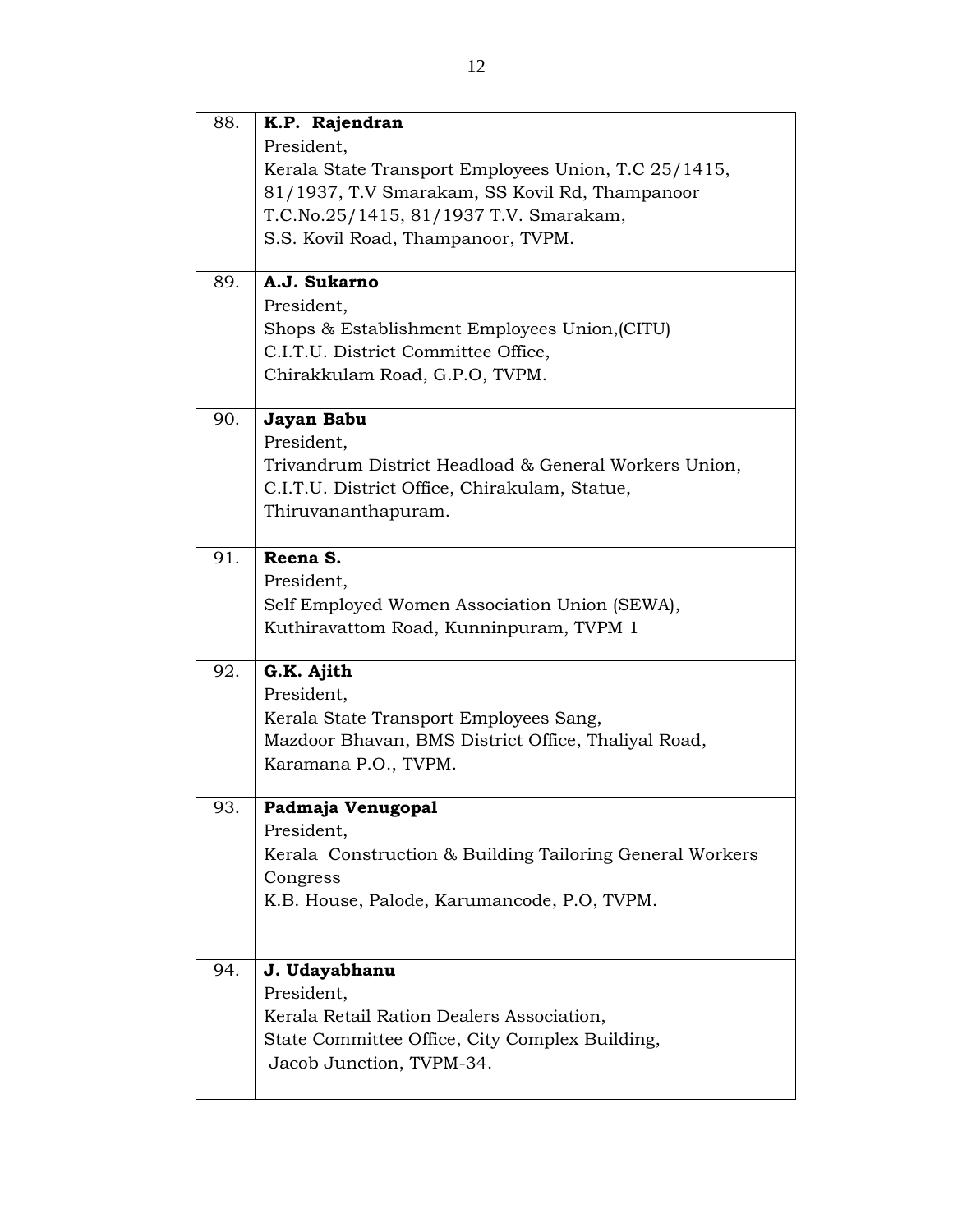| 95.  | K. Mohandas                                             |
|------|---------------------------------------------------------|
|      | President,                                              |
|      | Kerala Co-Operative Employees Union,                    |
|      | State Committee Office T.C 25/540-2- Thampanoor, TVPM-1 |
|      |                                                         |
| 96.  | <b>B. Balakrishnan Nair</b>                             |
|      | President,                                              |
|      | Thiruvananthapuram Jilla Estate Masdoor Sangham,        |
|      | Mazdoor Bhavan, BMS District Office, Thaliyal Road,     |
|      | Karamana P.O., TVPM.                                    |
| 97.  | K.M. Surendran                                          |
|      | President,                                              |
|      | Kerala Medical & Sales Representatives Association,     |
|      | K.M.S.R.A. Hope Villa, B.T.R. Bhavan,                   |
|      | Cemetery Junction, Chittoor Road, Ernakulam.            |
|      |                                                         |
| 98.  | <b>Suresh Babu Ilayavoor</b>                            |
|      | Kerala Building & Other Construction workers congress,  |
|      | Pnavilaveedu, machiyodu, Chenkal, Neyyattinkara,        |
|      | Thiruvananthapuram.                                     |
|      |                                                         |
| 99.  | <b>Balaramapuram Kabeer</b>                             |
|      | President,                                              |
|      | Thiruvananthapuram District Motor Transport Workers     |
|      | Union,                                                  |
|      | Motor Bhavan, T.C.28/2763, Kuthiravattom Line           |
|      | Kunnupura, Thiruvananthapuram.                          |
| 100. | <b>Deleted</b>                                          |
|      |                                                         |
|      |                                                         |
| 101. | P.K Shajan                                              |
|      | President,                                              |
|      | Kerala Artisans Union,                                  |
|      | State Committee Office, P. Sarasappan Smaraka Mandiram, |
|      | Mele Thampanoor,                                        |
|      | Gandhari Amman Kovil Junction, TVPM                     |
| 102. | Adv. C.S. Sujatha                                       |
|      | President,                                              |
|      | Kerala Beauticians Association,                         |
|      | Chaithram, T.C.55/65-6, Kairali Nagar, Kaimanam,        |
|      | Pappanamcode. P.O, TVPM 18.                             |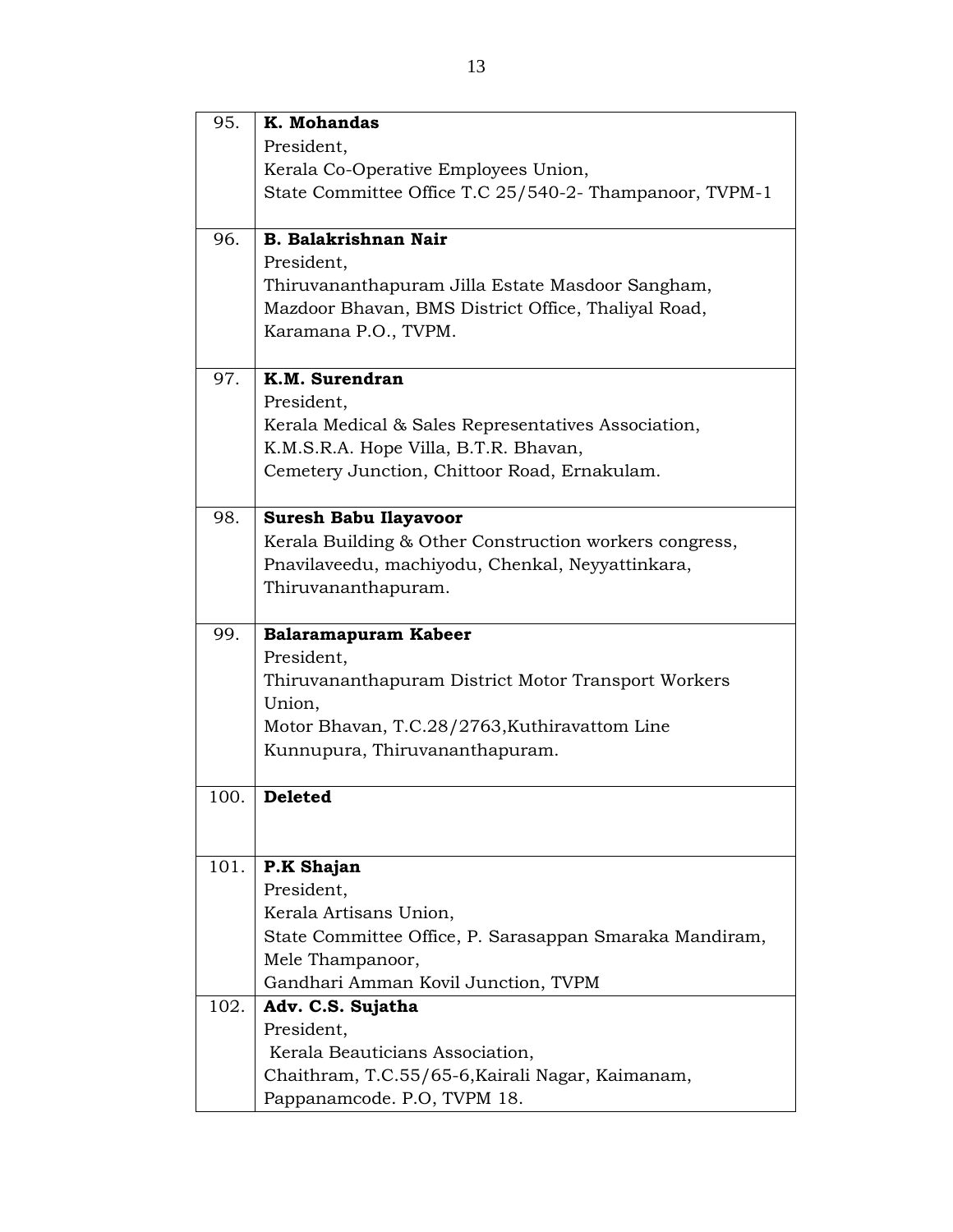| 103. | Radhakrishnan Nair M                                    |
|------|---------------------------------------------------------|
|      | President,                                              |
|      | Thiruvananthapuram Jilla Tailoring and Artisans Skilled |
|      | Union,                                                  |
|      | AITUC Office, Mosque Line, Thampanoor.                  |
|      |                                                         |
|      |                                                         |
| 104. | <b>Elamaram Kareem</b>                                  |
|      | President,                                              |
|      | Kerala State Electricity Board Workers Association      |
|      | B.T.R. Memorial, Mele Thampanoor, Thiruvananthapuram.   |

*Sd/-* **Registrar (i/c)/ Returning Officer**

**University Buildings, Thiruvananthapuram, 10.10.2018.**

### **ELECTORAL ROLL CONTINUED**

| <b>Roll</b><br>No. | Name and address                                                                                                                                         |
|--------------------|----------------------------------------------------------------------------------------------------------------------------------------------------------|
| 105.               | Adv. G.R. Anil<br>President,<br>All Kerala Headload Workers Union<br>AITUC Office coder line, Statue, TVPM.                                              |
| 106.               | C. Pious<br>President,<br>Thiruvananthapuram Jilla MalsyaThozhilali Union<br>C.I.T.U. District Office, Chirakulam, Statue,<br>Thiruvananthapuram. 695501 |
| 107.               | T.T. Rajappan<br>President,<br>Cherthala Thaluk Kettida Nirmana Thozhilali Union.<br>(Reg No.03/35/1988)                                                 |
| 108.               | P. Sathee Devi<br>President,<br>Desheeya Sambadya Padhathi Agents Association<br>P&T houseTC25/4743(1), Vanchiyoor, Thiruvananthapuram-1                 |
| 109.               | V. Laiju                                                                                                                                                 |